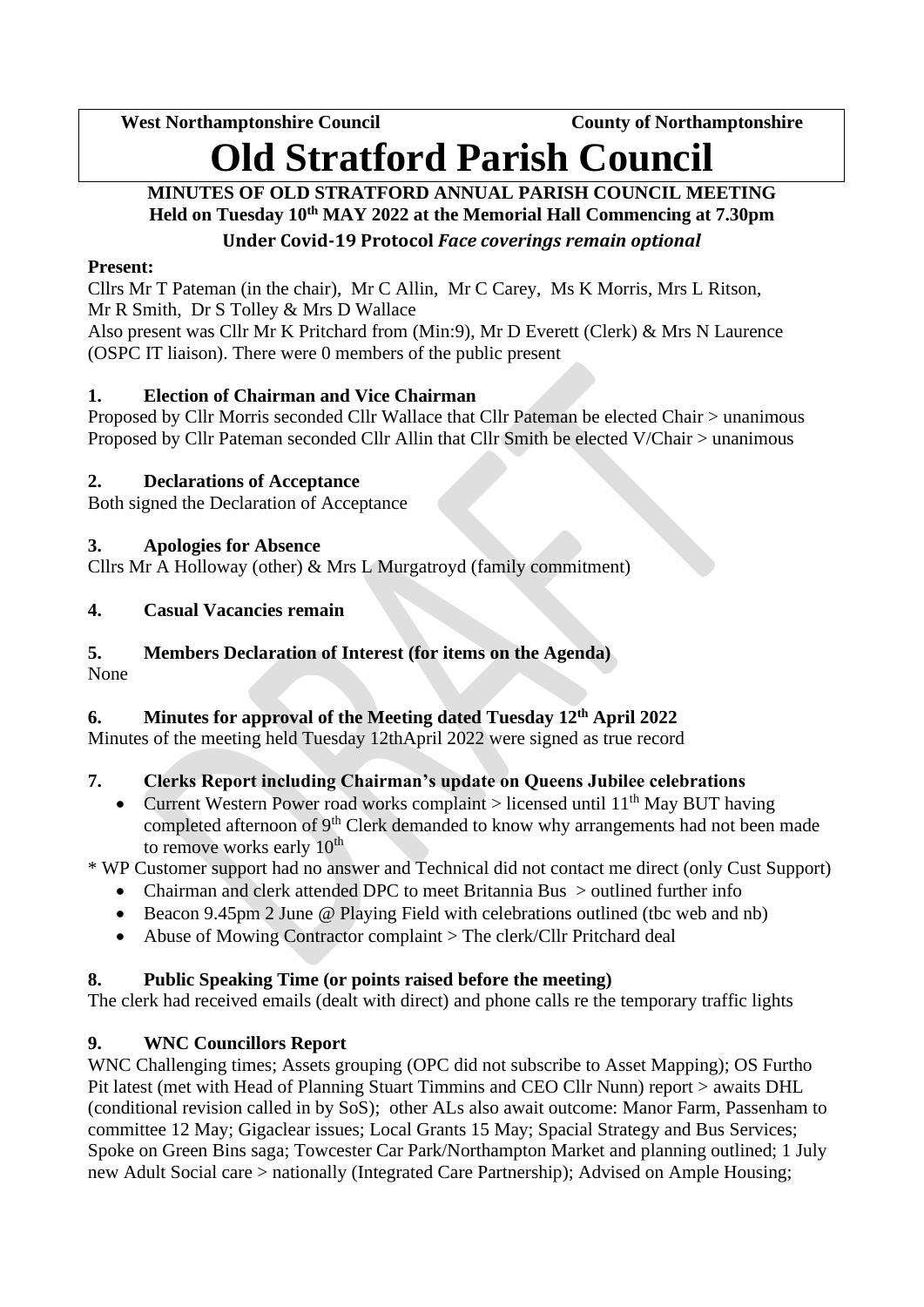supply (and requirement for need?) and advised on Local Planning in the ward; No further pre-apps to be agreed;. Finally HMG council tax rebate scheme > May to June payout?

## **10. Correspondence received since last meeting (list at the meeting)**

- WNC advise CiL of £932.65 (52 Towcester Road conversion)
- N/CALC consultation on street naming (eUpdate circulated) > File
- Gigaclear's latest works time-table (more temporary traffic light issues!) and missing bin
- Approach by developer for an OSPC/Parish consultation re Social Housing proposals off The Meadows. The clerk had advised > OSPC await a Formal Planning application

### **11. WNC Housing Strategy (previously circulated)**

Chairman deals

#### **12. Public Transport report and update**

As above but Time-table issues remain

#### **13. Planning**

**(a) Applications**

**WNS/2022/0789/TCA GR1** Holly & Damson trees remove to ground level and treat stumps; GR2 Yew & Ivy covered Hawthorn reduce to 3.5m 3 Swan Place > Noted

**[WNS/2022/0772/FUL](https://snc.planning-register.co.uk/Planning/Display/WNS/2022/0772/FUL)** Convert existing roof space addition roof lights and dormer 4 Wharf Close \* No object except new dormers and overlooking adjacent property

#### **INTERIM**

**WNS/2022/0855/FUL** Loft conversion with dormer extension to rear roofslope and rooflights to front roofslope.41 Manorfields Road

\*No observations

#### **(b) Decision notices**

- Approved New House rear of 7 Towcester Road (despite plan defects and moved footprint)

- **(c) Enforcement / Appeals**
- **(d) Press Notices**

None

#### **14. Finance**

**(a) The Council to approve budgetary control to date (attached to the Agenda**) \* **RESOLVED** to approve budgetary control by unanimous decision

#### **(b) To Approve Current State of Finance** (April Bank statements awaits)

Treasurer's a/c £18,582.27 Business Inst a/c:  $£68,438.00 (+/2$  Precept) Earmarked Reserves: £48,051.91 **Available Capital: £27,054.20**

**(c) To Approve Accounts for Payment** (proposed AP seconded KW and carried unanimously)

| 003663 | <b>Clerks Salary:</b> | £982.12 (£871.2 + 110.92 petty cash (+ Norton)* |
|--------|-----------------------|-------------------------------------------------|
| 003664 | HMRC:                 | £217.80 (PAYE)*                                 |
| 003665 | Cleaner:              | £120.00 (MH cleaning)                           |
| 003666 | <b>DNH</b> Contracts: | £225.00 (Environmental Contract > Apr)          |
| 003667 | NJ Blackwell GS:      | £967.12 (Mowing $>$ Apr)                        |
|        |                       |                                                 |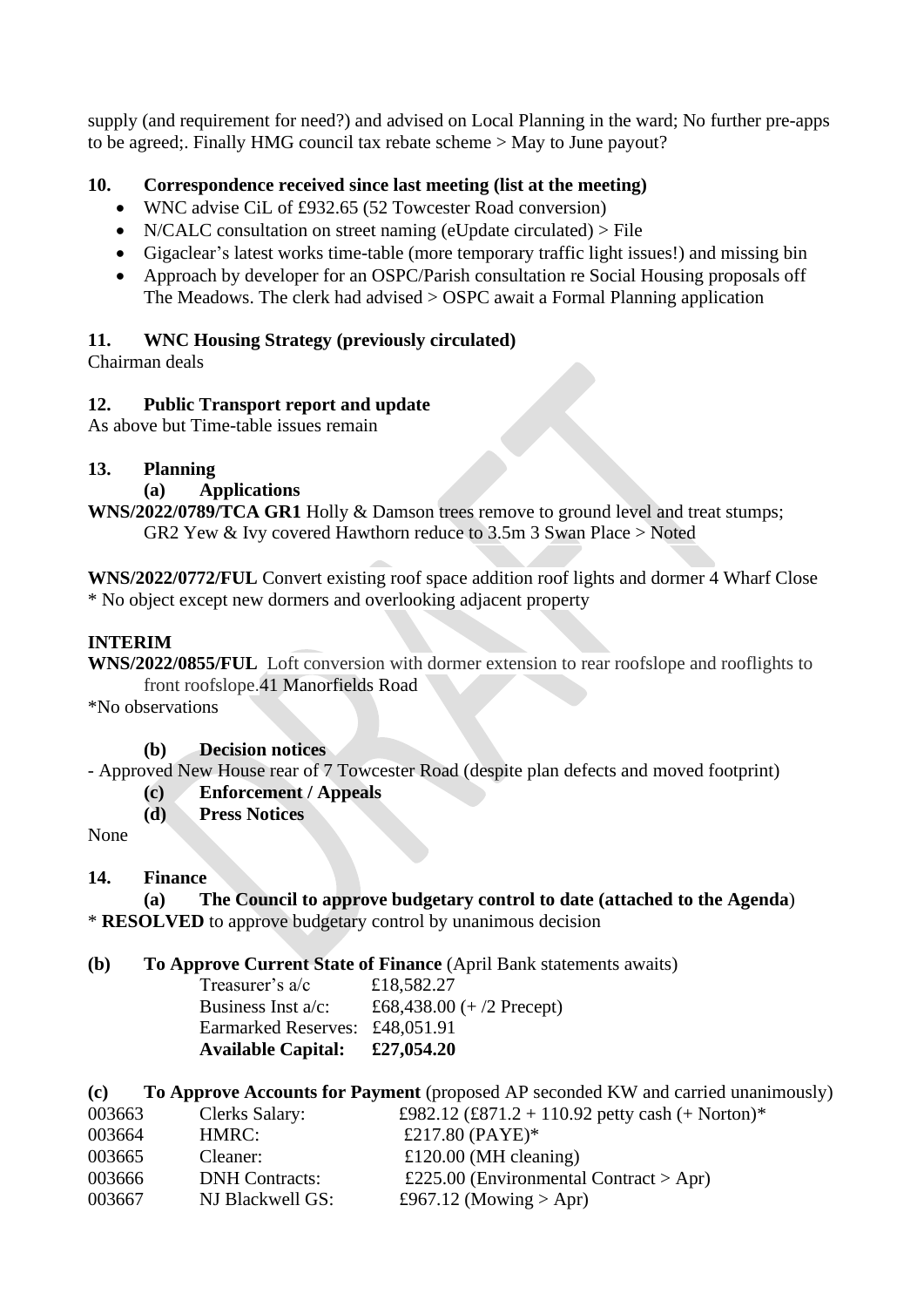| 003668 | <b>E.ON Next:</b>     | £98.38 (MH Electric)                                 |
|--------|-----------------------|------------------------------------------------------|
| 003669 | Canon UK:             | £91.69 (Equip Hire)                                  |
| 003670 | WNC:                  | £449.10 (Non Domestic Rates Sport Field > $2023$ )** |
| 003671 | NorthamptonshireACRE: | £35.00 (Annual Donation $s137$ )                     |
| 003672 | Odell & Co Ltd:       | £109.99 (OSIB)                                       |
| 003673 | Viking:               | £55.66 (Paper supplies)                              |
| 003674 | <b>E.ON Next:</b>     | £50.66 (MH Gas)                                      |

\* Note: Adjustment made on previous payment after Salary increase

\*\* OSPC still has Non-Domestic rate issues (Back Dating 2017) with the sports field (although the Memorial Hall issues appear to have been amended and stand at £0.00

### **(d) To Receive and Approve End of Year Accounts for Audit**

\* End of Year Accounts for Audit submitted for signature > to be posted website as soon as approved at Internal Audit (Bank statement issues rmain)

### **15. Street Lighting**

PL11MA is damaged and PL1OP ooo – OSPC also awaits Lighting engineers survey

# **16. Highways**

Parking obstruction (vision) opposite OSCH and build out especially when leaving hall Likewise build out Deanshanger Road pinch point (priority give way) and van parking \* Cllr Smith (Police liaison) deals and further discussed

# **17. Councillor Questions and Items for Next Agenda**

- Cllr Mrs Linda Ritson gave formal notice of standing down from the council and was warmly praised for her time on the council > notices to be posted

- Land east of 40 Deanshanger Road > lived in caravan no obvious build operation?

- Complaint re Deanshanger Road resident abusing Mowing Contractor > housing (clerk+Cllr KP)

- Saplings planted in Oxfield Park > Cllr Carey deals re maintenance and permission Parish Land

- BT cables still hanging Dickens Drive entrance and Mounthill Ave > photos?
- Chicken Select wrappers evident Deanshanger Road > more litter bins request

# **18. Date of Next Meeting**

# **Tuesday 14 th June 2022 commencing at 7.30pm**

With no other business the meeting closed at 9.17pm